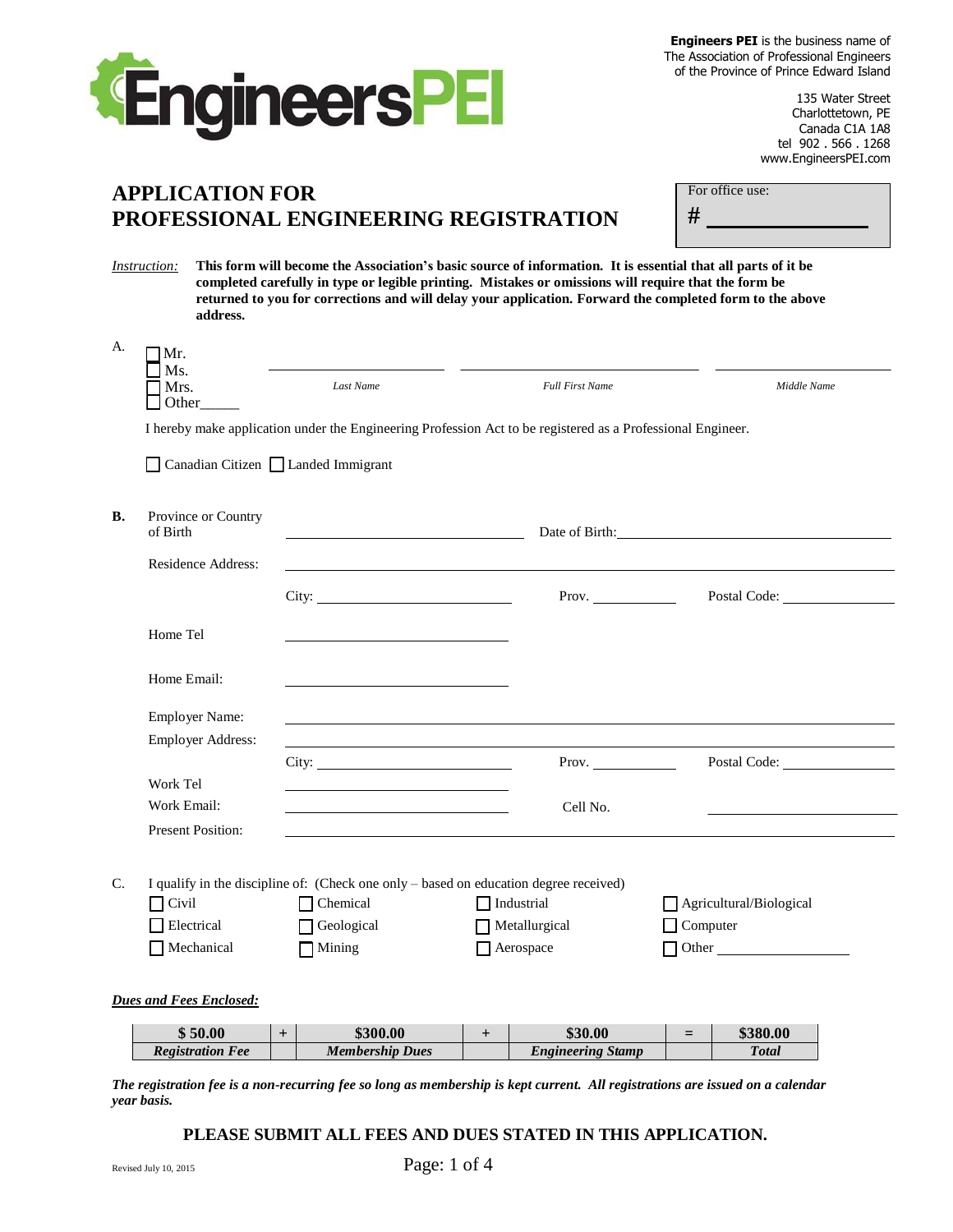# **D. My qualification, references and experience are listed below:**

## 1. *Education*: Post Secondary (College, University, Technical Institutes)

| Institution | Location | Began<br>Month/Year | Left<br>Month/Year | Degree or Diploma<br>Obtained | Course or<br>Option | Year of<br>Graduation |
|-------------|----------|---------------------|--------------------|-------------------------------|---------------------|-----------------------|
|             |          |                     |                    |                               |                     |                       |
|             |          |                     |                    |                               |                     |                       |
|             |          |                     |                    |                               |                     |                       |
|             |          |                     |                    |                               |                     |                       |
|             |          |                     |                    |                               |                     |                       |
|             |          |                     |                    |                               |                     |                       |
|             |          |                     |                    |                               |                     |                       |

Note: For registered membership, proof of graduation must accompany this application. A letter of certification from the institution of graduation must be received by the Engineers PEI office directly from the office of the Registrar. Graduates of non-Canadian institutions must include a complete description of courses passed for the above degree or Diploma obtained. **\*\* Please note: If you are currently registered as an EIT with Engineers PEI, you do not need to submit proof of graduation, as it is already on file.**

#### 2. *Membership in other Provincial/State or other Engineering Organizations:*

| Name of Organization | Location | Grade of Membership | Year of Admission to Grade |
|----------------------|----------|---------------------|----------------------------|
|                      |          |                     |                            |
|                      |          |                     |                            |
|                      |          |                     |                            |
|                      |          |                     |                            |
|                      |          |                     |                            |
|                      |          |                     |                            |
|                      |          |                     |                            |
|                      |          |                     |                            |

3. *References:* List of names and addresses of three people **(preferably Professional Engineers – 1 of whom must be a member of this Association)** who will answer enquiries as to character and engineering experience. It is customary that those listed will be asked to supply letters of reference.

| A)            | Name       |       |  |
|---------------|------------|-------|--|
|               | Address    |       |  |
|               | Telephone: | Email |  |
|               |            |       |  |
| B)            | Name       |       |  |
|               | Address    |       |  |
|               | Telephone: | Email |  |
|               |            |       |  |
| $\mathcal{C}$ | Name       |       |  |
|               | Address    |       |  |
|               | Telephone: | Email |  |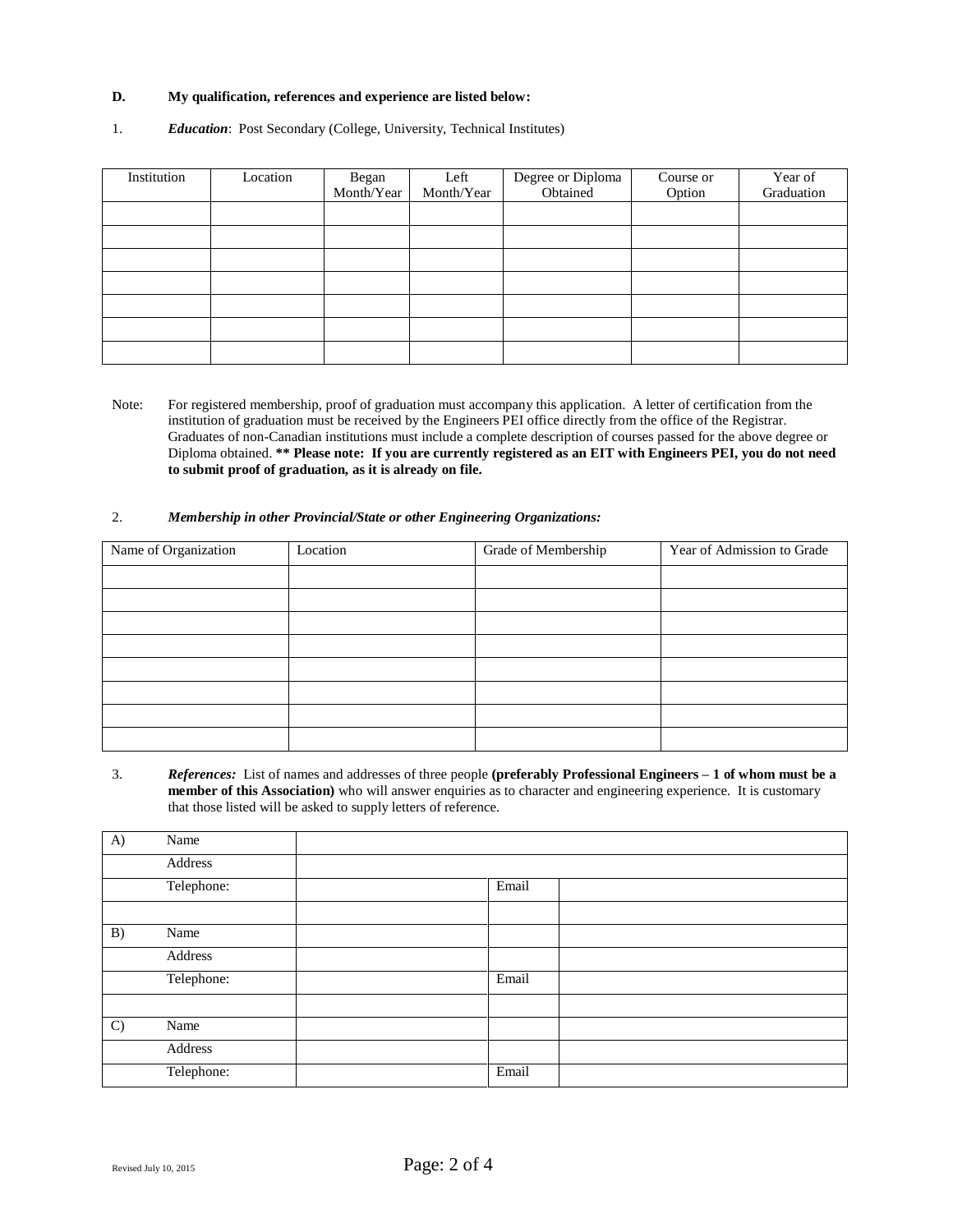## 4. *Occupational History*

Give occupational history in chronological sequence and brief, concise narrative, including the name and position of the professional engineer who supervised, directed or was associated with you during that period.

Note: You may include up to one year of pre-graduation experience, upon completion of 50% of the engineering program.

| <b>Period Covered in Each Position</b> |          |                                             | <b>Total Months</b> |  |
|----------------------------------------|----------|---------------------------------------------|---------------------|--|
| From Mo/Yr                             | To Mo/Yr | <b>Description of Applicable Experience</b> |                     |  |
|                                        |          |                                             |                     |  |
|                                        |          |                                             |                     |  |
|                                        |          |                                             |                     |  |
|                                        |          |                                             |                     |  |
|                                        |          |                                             |                     |  |
|                                        |          |                                             |                     |  |
|                                        |          |                                             |                     |  |
|                                        |          |                                             |                     |  |
|                                        |          |                                             |                     |  |
|                                        |          |                                             |                     |  |
|                                        |          |                                             |                     |  |
|                                        |          |                                             |                     |  |
|                                        |          |                                             |                     |  |
|                                        |          |                                             |                     |  |
|                                        |          |                                             |                     |  |
|                                        |          |                                             |                     |  |
|                                        |          |                                             |                     |  |
|                                        |          |                                             |                     |  |
|                                        |          |                                             |                     |  |
|                                        |          |                                             |                     |  |
|                                        |          |                                             |                     |  |
|                                        |          |                                             |                     |  |
|                                        |          |                                             |                     |  |
|                                        |          |                                             |                     |  |
|                                        |          |                                             |                     |  |
|                                        |          |                                             |                     |  |
|                                        |          |                                             |                     |  |
|                                        |          |                                             |                     |  |
|                                        |          |                                             |                     |  |
|                                        |          |                                             |                     |  |
|                                        |          |                                             |                     |  |
|                                        |          |                                             |                     |  |
|                                        |          |                                             |                     |  |
|                                        |          |                                             |                     |  |
|                                        |          |                                             |                     |  |

**Attach Additional Sheet if necessary.**